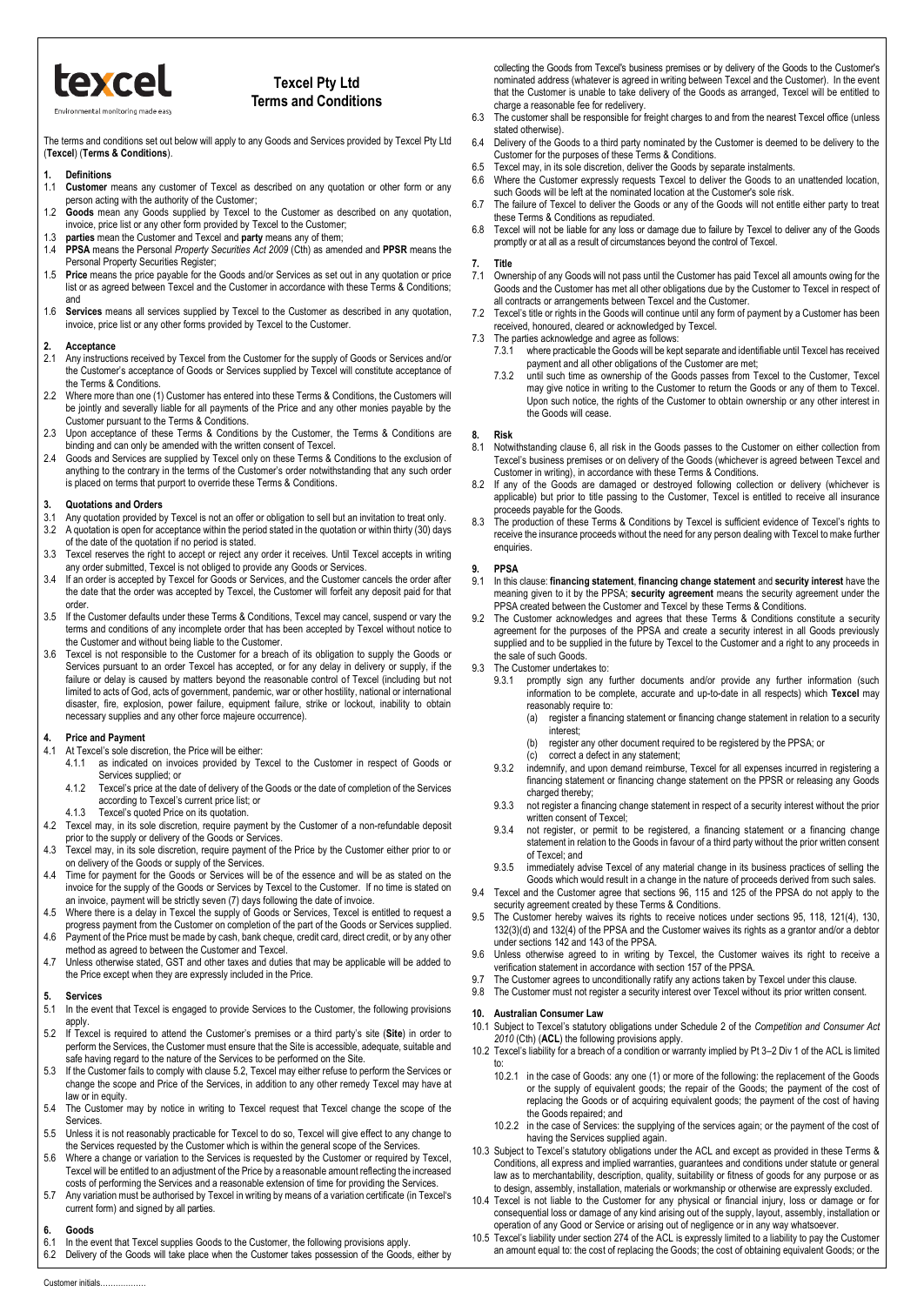cost of having the Goods repaired, whichever is the lowest amount.

10.6 Texcel acknowledges that:

- 10.6.1 Texcel's Goods come with guarantees that cannot be excluded under the ACL. The Customer is entitled to a replacement or refund for a major failure and compensation for any other reasonably foreseeable loss or damage. The Customer is also entitled to have the Goods repaired or replaced if the Goods fail to be of acceptable quality and the failure does not amount to a major failure.
- 10.6.2 Texcel's Services come with guarantees that cannot be excluded under the ACL. For major failures with the Service, the Customer is entitled:
	- (a) to cancel the Service provided by Texcel; and
	- (b) to a refund for the unused portion, or to compensation for its reduced value.

The Customer is also entitled to be compensated for any other reasonably foreseeable loss or damage. If the failure does not amount to a major failure, the Customer is entitled to have problems with the Service rectified in a reasonable time and, if this is not done, to cancel the Services provided by Texcel and obtain a refund for the unused portion of the contract.

#### **11. Warranties**

- 11.1 To the extent permitted by law, Texcel does not warrant the following:
	- 11.1.1 any of the Goods that are not manufactured by Texcel, and in such case the Customer will only have the benefit of the warranty (if any) of the manufacturer of those Goods which forms part of the contract between Texcel and the manufacturer; or
	- 11.1.2 normal fear wear and tear in the Goods;
	- 11.1.3 defects, loss or damage caused directly or indirectly by or as a result of:
		- (a) any defect, deterioration, weakening or collapse of the structure to which the Goods is installed occurring at any time;
		- (b) any damage to or deterioration in the condition of the Goods occurring in transit by the Customer's nominated or appointed carrier or occurring after delivery and prior to installation of the Goods;
		- (c) any additional defect damage or deterioration arising from or attributable to the installation of the Goods after it is known to be defective;
	- 11.1.4 defects or deterioration which, in the opinion of Texcel, have been caused by careless or improper handling, negligence, misuse, care or maintenance instructions, alterations or repairs carried out by anyone other than Texcel's authorised representatives, or by fair wear and tear.
- 11.2 The Customer acknowledges and agrees that they have had the opportunity to review the variety of Goods and Services offered by Texcel together with their specifications and quality and that unless specifically stated otherwise, that the Good and Services are fit for use. Texcel will not be liable to the Customer in any way for any costs, damage or loss of any kind whatsoever (including, without limitation, liability for direct, indirect, special or consequential loss or damage) incurred or sustained by the Customer or any third party arising from or in connection with the Goods and Services and any damage caused.
- 11.3 Texcel does not have to repair or replace a Good under a warranty of Texcel if the Good has been modified, disassembled, misused, improperly or inappropriately installed, operated or repaired, abused, damaged or not maintained in accordance with Texcel's and/or manufacturer's instructions.
- 11.4 For the purpose of making any claim under this clause, the Customer must:
	- 11.4.1 immediately upon becoming aware of circumstances giving rise to a claim, notify Texcel in writing setting out full details of the claim;
	- 11.4.2 provide Texcel with proof of purchase of the Goods in relation to its claim; and
	- 11.4.3 allow Texcel, its employees and/or agents full and free access to the Goods in relation to which the claim is made and to the place where the Goods are located for the purpose of conducting any inspection and tests that Texcel may in its absolute discretion consider necessary to determine whether the claim is justified or not.
- 11.5 Where a Good or any part of a Good is not manufactured by Texcel, Texcel will use all reasonable endeavours to assign to the Customer the benefit of any warranty in respect of that part of the Good.
- 11.6 Any warranty of Texcel cannot be assigned or transferred to any third party.
- 11.7 This clause must be read in conjunction with any warranty statement provide by Texcel in respect of the Goods.

#### **12. Default**

- 12.1 Interest on overdue invoices will accrue daily from the date when payment becomes due, until the date of payment, at a rate of fifteen percent (15%) per annum (and at Texcel's sole discretion such interest will compound monthly) after as well as before any judgment.
- 12.2 In the event that the Customer's payment is dishonoured for any reason, the Customer will be liable for any dishonour fees incurred by Texcel.
- 12.3 If the Customer defaults in payment of any invoice when due, the Customer will indemnify Texcel from and against all costs and disbursements incurred by Texcel in pursuing the debt including legal costs on a solicitor and own client basis and Texcel's collection agency costs (if permissible by law). If any account remains overdue after seven (7) days, then an amount of the greater of fifty dollars (\$50.00) or ten percent (10%) of the amount overdue (up to a maximum amount of \$250.00) may be levied for administration fees which sum shall become immediately due and payable by the Customer.
- 12.4 Without prejudice to any other remedies Texcel may have, if at any time the Customer is in breach of any obligation (including those relating to payment) pursuant to these Terms & Conditions Texcel may suspend or terminate the supply of Goods or Services to the Customer and any of its other obligations under the Terms & Conditions, resell or dispose of the Goods. Texcel will not be liable to the Customer for any loss or damage the Customer suffers because Texcel has exercised its rights under this clause.
- 12.5 Without prejudice to Texcel's other remedies at law, Texcel will be entitled to cancel all or any part of any order of the Customer which remains unfulfilled (in respect of the Supply of Goods and/or Services) and all amounts owing to Texcel will, whether or not due for payment, become immediately payable in the event that:
	- 12.5.1 any money payable by the Customer to Texcel becomes overdue, or in Texcel's opinion, the Customer will be unable to meet its payments as they fall due; or
	- 12.5.2 the Customer becomes insolvent, convenes a meeting with its creditors or proposes or enters into an arrangement with creditors, or makes an assignment for the benefit of its creditors; or
	- 12.5.3 a receiver, manager, liquidator (provisional or otherwise) or similar person is appointed in respect of the Customer or any asset of the Customer.
- 12.6 In the event that Texcel retains possession or control of the Goods, payment of the Price is due to Texcel and Texcel has made demand in writing of the Customer for payment of the Price in terms of these Terms & Conditions and Texcel has not received the Price of the Goods, then, whether title in the Goods has passed to the Customer or has remained with Texcel, Texcel may dispose of the Goods and may claim from the Customer the loss to Texcel on such disposal.
- **13. Cancellation**
- 13.1 Texcel may cancel:
	- 13.1.1 any order to which these Terms & Conditions apply; or
	- 13.1.2 delivery of Goods; or 13.1.3 supply of Services.

at any time before the Goods are delivered or the Services are supplied by giving written notice to

the Customer. On giving such notice Texcel will repay to the Customer any sums paid in respect of the Price. Texcel will not be liable for any loss or damage whatsoever arising from such cancellation.

13.2 In the event that the Customer cancels delivery of Goods or supply of Services, the Customer may be liable for any loss incurred by Texcel (including, but not limited to, any loss of profits) up to the time of cancellation, which the parties agree shall be not less than twenty-five percent (25%) of the quoted Price.

#### **14. Privacy**

The Customer acknowledges and agrees that our Privacy Policy (as amended from time to time) is as set out on Texcel's website and the Customer has familiarised itself with the terms of the Privacy Policy.

- **15. General** If any provision of these Terms & Conditions is invalid, void, illegal or unenforceable the validity, existence, legality and enforceability of the remaining provisions will not be affected, prejudiced or impaired.
- 15.2 If any provisions of these Terms & Conditions are inconsistent with the PPSA, the PPSA will prevail to the extent of that inconsistency.
- 15.3 These Terms & Conditions and any contract to which they apply will be governed by the laws of Queensland and are subject to the jurisdiction of the courts of Queensland.
- 15.4 To the extent permitted by law:
	- 15.4.1 Texcel will be under no liability whatsoever to the Customer for any indirect and/or consequential loss and/or expense (including loss of profit) suffered by the Customer arising out of a breach by Texcel of these Terms & Conditions;
	- 15.4.2 In the event of any breach of this contract by Texcel the remedies of the Customer will be limited to damages which under no circumstances will exceed the Price of the Goods or **Services**
- 15.5 The Customer will not be entitled to set off against, or deduct from the Price, any sums owed or claimed to be owed to the Customer by Texcel nor to withhold payment of any invoice because part of that invoice is in dispute.
- 15.6 Texcel may license or sub-contract all or any part of its rights and obligations.
- 15.7 The Customer agrees that Texcel may review these Terms & Conditions at any time. If, following any such review, there is to be any change to these Terms & Conditions, then that change will take effect from the date on which Texcel notifies the Customer of such change. The Customer will be under no obligation to accept such changes except where Texcel supplies further Goods or Services to the Customer and the Customer accepts such Goods or Services.
- 15.8 Neither party will be liable for any default due to any act of God, war, terrorism, strike, lock-out, industrial action, fire, flood, storm, pandemic or other event beyond their reasonable control.
- 15.9 The failure by Texcel to enforce any provision of these Terms & Conditions will not be treated as a waiver of that provision, nor will it affect Texcel's right to subsequently enforce that provision.
- 15.10 Where Texcel has designed or drawn or provided designs and/or specifications of Goods or Services for the Customer, then the copyright in those designs and drawings shall remain vested in Texcel, and shall only be used by the Customer with Texcel's consent. Texcel may use any documents, designs, drawings for Goods or Services created by Texcel for the purposes of advertising or marketing by Texcel.

#### **16. Special Conditions**

In the event of any inconsistency between these Special Conditions and the standard terms above, these Special Conditions will prevail to the extent of the inconsistency.

#### *Nexus by Texcel and Data by Texcel*

16.1 In the event that Texcel is engaged to provide Nexus by Texcel and/or Data by Texcel Services to the Customer, the following provisions apply:

- 16.1.1 Either party may terminate this agreement for convenience as follows:<br>(a) Monthly Engagement by giving the other party not less than
	- Monthly Engagement by giving the other party not less than thirty (30) days notice in writing;
	- (b) Other Engagement by giving the other party not less than ninety (90) days notice in writing.
- 16.1.2 In the event that the Customer requires the Nexus by Texcel and/or Data by Texcel Services to be paused (for example during a planned shut down or during the festive season), the Customer must provide not less than fourteen (14) days notice to Texcel prior to the proposed commencement of the pause of the Nexus by Texcel and/or Data by Texcel Services. Nexus by Texcel and/or Data by Texcel Services may only be paused by the Customer for a maximum of four (4) weeks in any twelve (12) month period unless otherwise agreed in writing

#### *Data Service by Texcel*

- 16.2 In the event that Texcel is engaged to provide Data by Texcel Services to the Customer, the following provisions apply:
	- 16.2.1 Data services may be available for Texcel's monitors;
	- 16.2.2 The standard data service requires Texcel have physical access to the monitor for downloading purposes. The quoted price assumes the monitor is brought to Texcel. If Texcel staff need to travel to site to access the monitor, additional charges will apply;
	- 16.2.3 The standard data service presents the data either as a standard compliance report, or as a spreadsheet of the logline events;
	- 16.2.4 The Customer must:
		- (a) for the standard data service provide access to the monitor(s) as necessary for Texcel personnel;
		- (b) for the premium data service where necessary, provide sufficient details to allow Texcel personnel to communicate remotely with the monitor(s);
	- 16.2.5 Texcel will use best endeavours to provide, but does not guarantee, continuous or fault free service and/or server availability.
	- 16.2.6 Texcel cannot be held responsible for the quality, delivery or validity of the data collected; 16.2.7 Texcel produces continuous backups of the Customer's data. These backups are stored in
	- Texcel's primary data centre and mirrored offsite to a cloud storage facility. 16.2.8 The Customer acknowledges and agrees that Texcel may invoice the Customer, at its discretion, for any part-use of any data Services.